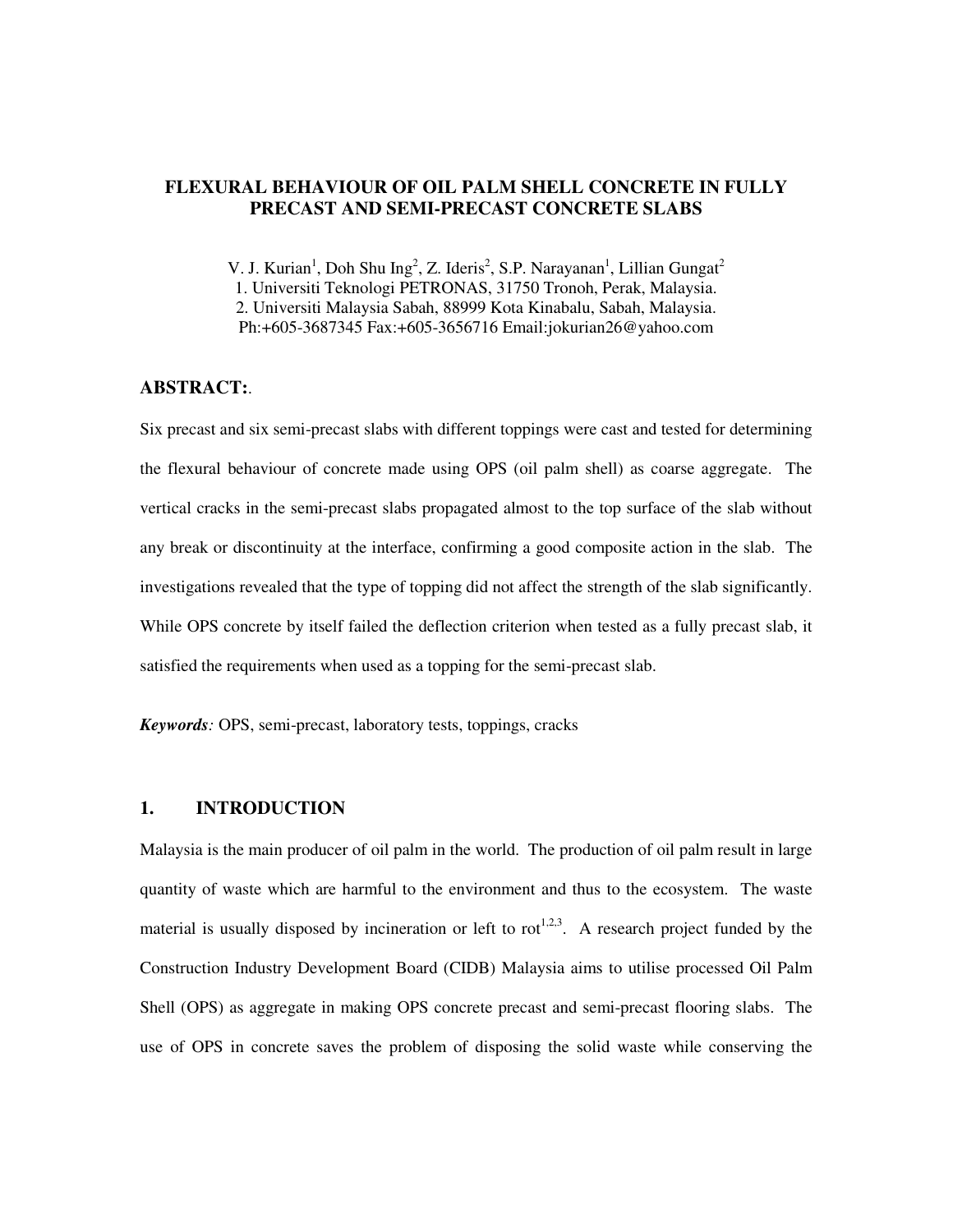natural aggregates<sup>4</sup>. Granite and sandstone are the conventional aggregates used for the precast and semi-precast slab<sup>5,6</sup>.

Precast technologies namely fully precast and semi-precast have been widely used in the construction sector particularly in the developed countries<sup>7</sup>. It offers off-site production of high strength and durable units, fast erection of long-span slabs on site, reduction of the labour cost and high standard of quality. Semi-precast elements solve the problem of heavy precast slabs that are difficult to transport requiring heavy machineries for lifting<sup>7</sup>. Semi-precast panels serve as permanent formwork that composite with cast-in-situ concrete. Steel lattice girders are used to shear-connect the semi-precast bottom part and the cast-in-situ topping. In this study, precast and semi-precast slabs using coarse aggregates such as granite, sandstone and OPS, have been cast and tested with the objective of appraising the comparative performance of OPS concrete.

### **2. PROPERTIES OF CONCRETE**

Six precast slabs 130 mm thick, two each made of granite, sandstone and OPS were cast. The density of granite concrete was 2400 kg/m<sup>3</sup>, that of sandstone concrete was 2060 kg/m<sup>3</sup>, and that of OPS concrete was1710 kg/m<sup>3</sup>. Also, six semi-precast slabs were cast. The semi-precast bottom panel of 55 mm were made of sandstone concrete and were topped up with concrete made of granite, sandstone and OPS. The equivalent density of semi-precast slab for granite topping, sandstone topping and OPS topping worked out to 2250 kg/m<sup>3</sup>, 2060 kg/m<sup>3</sup> and 1850  $kg/m<sup>3</sup>$  respectively. It could be observed that the use of OPS topping resulted in a weight reduction of 23% for the whole slab, bringing it very close to the lightweight concrete density of  $1800 \text{ kg/m}^3$ .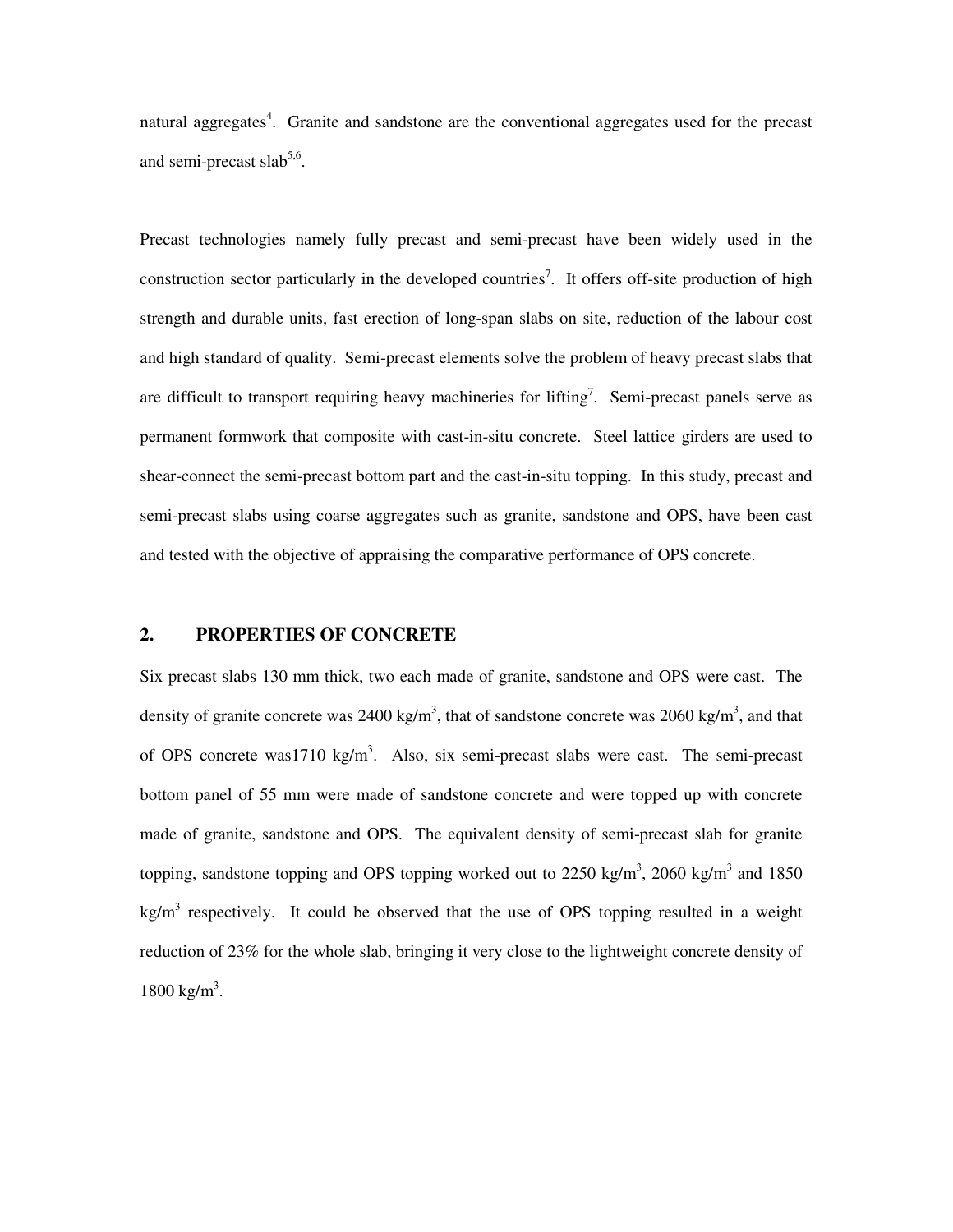The 28-day cube strength of the granite concrete was 60  $N/mm^2$ , of the sandstone concrete was  $42$  N/mm<sup>2</sup> and that of the OPS concrete was 29 N/mm<sup>2</sup>. Figure 1 shows the development of compressive strength of concrete made of sandstone, OPS and granite as coarse aggregates.



Figure 1: Development of Compressive Strength of Concrete

### **3. EXPERIMENTAL PROGRAMME AND SET UP**

The testing programme included six precast slabs and six semi-precast slabs having precast part made of sandstone concrete. Slabs were 3 m long, 1 m wide and 130 mm thick. The semiprecast slabs were cast with bottom layer 55 mm thick and toppings 75 mm thick, while the precast slab was cast with 130 mm thick. Four Y-10 bars at bottom and two Y-10 bars at top, connected by R-6 diagonals formed two lattice girders at a spacing of 500 mm as shown in Figure 2. B5 mesh was used as the bottom reinforcement. The experimental set up is shown in Figure 3. Two-point loading was applied.

The cement used was ordinary Portland Cement. The coarse aggregates used were granite, sandstone and OPS available locally in Sabah. Coarse aggregate of maximum size 15 mm was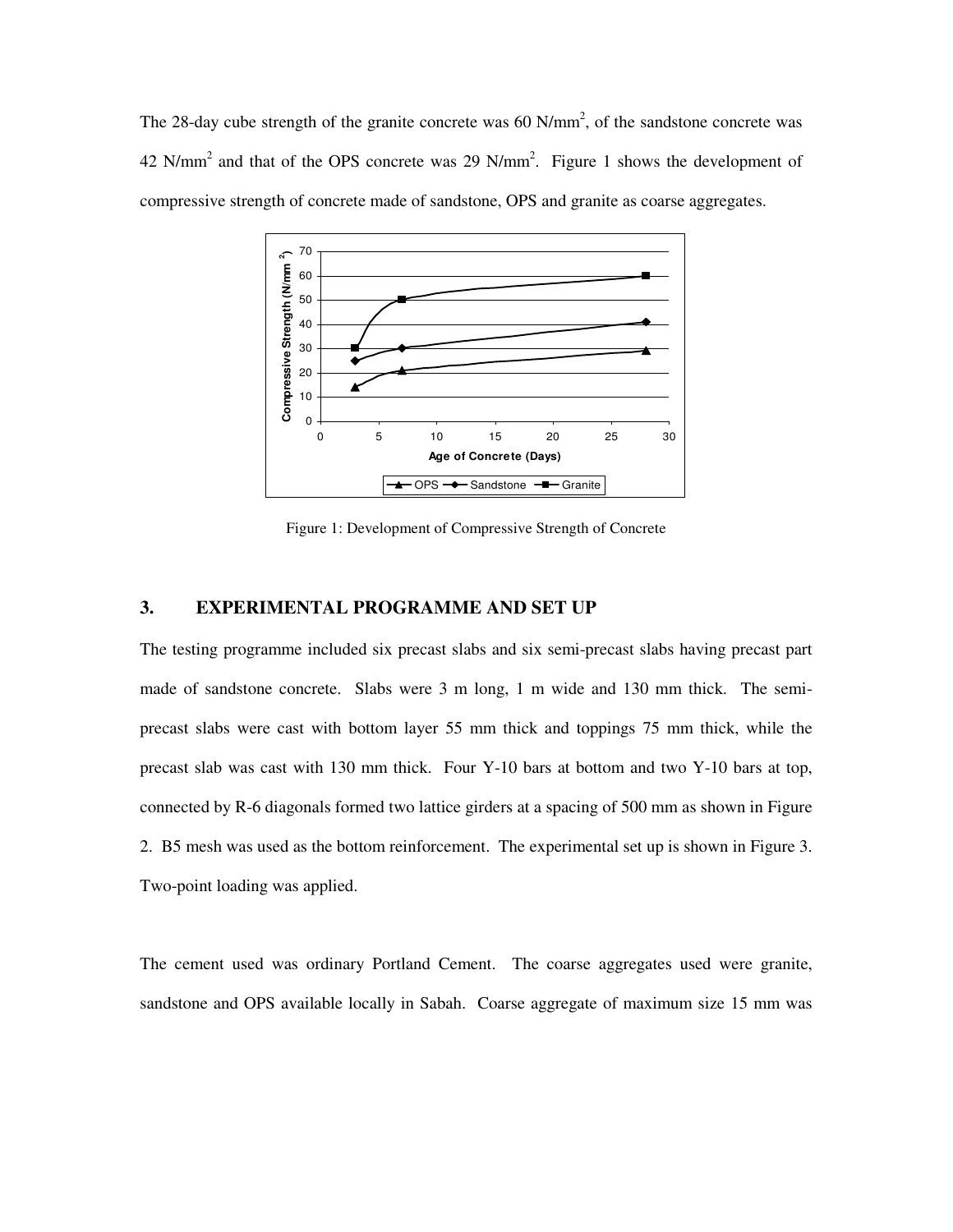used $8$ . The fine aggregates used were river sand and crushed sandstone sand with fineness modulus of 1.78.



Figure 2: Arrangement of reinforcement



Figure 3: Experimental set up for slab test

# **4. TEST RESULTS AND DISCUSSION**

## **4.1 Failure Loads**

Table 1 shows the failure loads for precast and semi-precast slabs with concrete topping using different types of aggregates. The precast slab made of granite took a maximum load of 69 kN,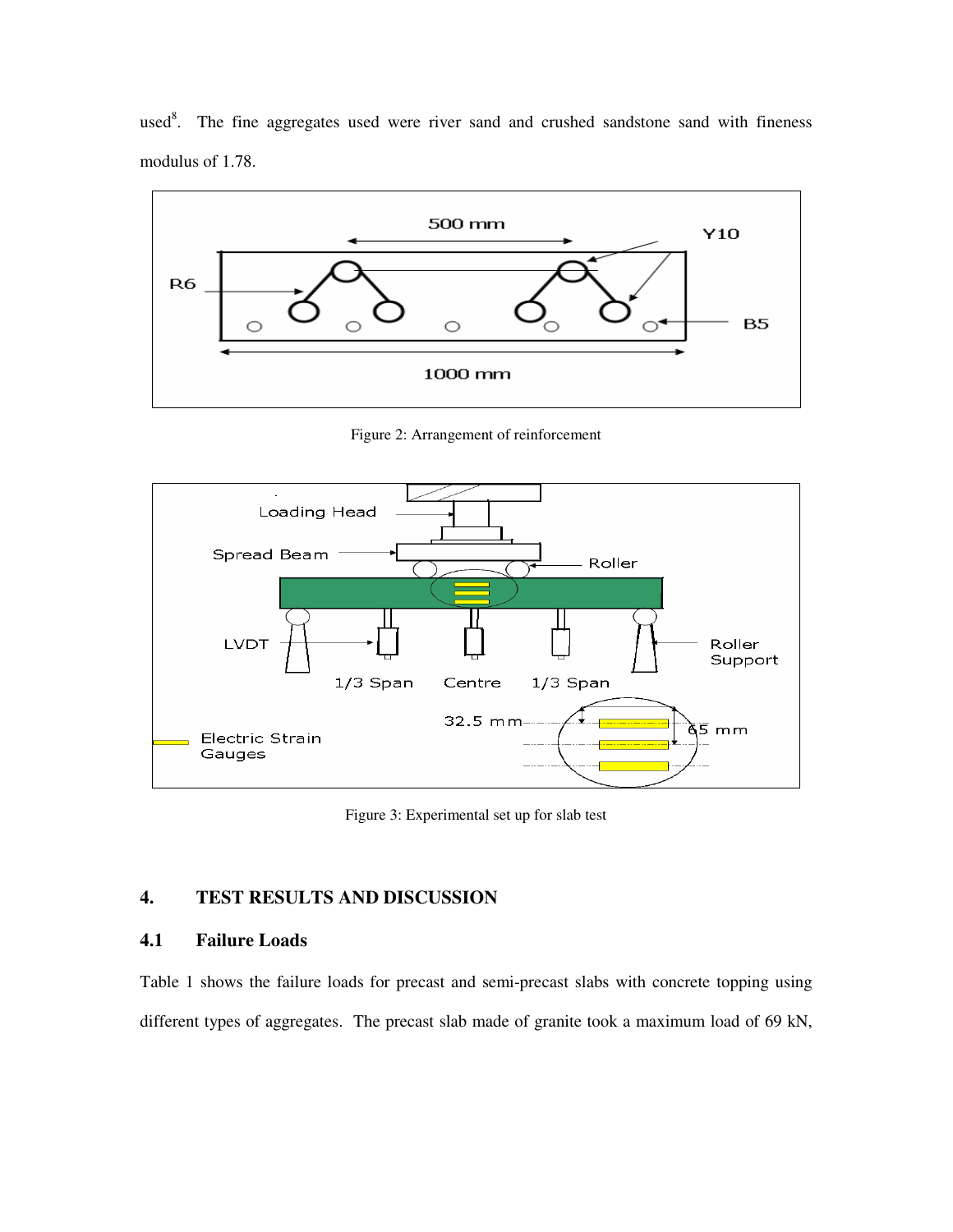followed by sandstone 60 kN and OPS 32 kN. It can be seen that the failure load was nearly same for all the three semi-precast slabs.

# **4.2 Crack Behaviour**

During the slab testing, at every 5 kN increment of loading, the cracks were observed using magnifier. It was observed that the cracks began to form when the load reached a value of 10 to 15 kN. The number of cracks occurring between the loading points and outside the loading points was recorded at every interval of loading until the slab eventually failed. After the test, the spacing of cracks was recorded. The crack behaviour of the different slabs are shown in Table 1.

|                | Semi precast / Precast | Concrete<br>Topping | Average Crack<br>Spacing (mm) | No. of<br>cracks<br>between<br>load<br>points | Average crack<br>distance from the<br>edge<br>(mm) | Failure<br>Load<br>(kN) |  |
|----------------|------------------------|---------------------|-------------------------------|-----------------------------------------------|----------------------------------------------------|-------------------------|--|
| S <sub>1</sub> | Sandstone (55mm)       | Granite             | 142.5                         | 8                                             | 716.0                                              | 63.55                   |  |
| S <sub>2</sub> | Sandstone (55mm)       | Sandstone           | 125.5                         | 9                                             | 558.5                                              | 60.70                   |  |
| S <sub>3</sub> | Sandstone (55mm)       | <b>OPS</b>          | 126.8                         | 9                                             | 554.5                                              | 59.00                   |  |
| S4             | Granite (130mm)        | N/A                 | 160.3                         | 8                                             | 498.5                                              | 69.12                   |  |
| S <sub>5</sub> | Sandstone (130mm)      | N/A                 | 148.0                         | 10                                            | 498.2                                              | 59.64                   |  |
| S <sub>6</sub> | <b>OPS</b> (130mm)     | N/A                 | 82.0                          | 19                                            | 554.0                                              | 31.76                   |  |

Table 1: Crack Behaviour in Different Slabs

In general, the precast slabs have higher average crack spacing. The crack behaviour of OPS concrete in precast and semi-precast slabs could be observed as much weaker compared to the other concretes.



Figure 4: Photograph of cracks propagation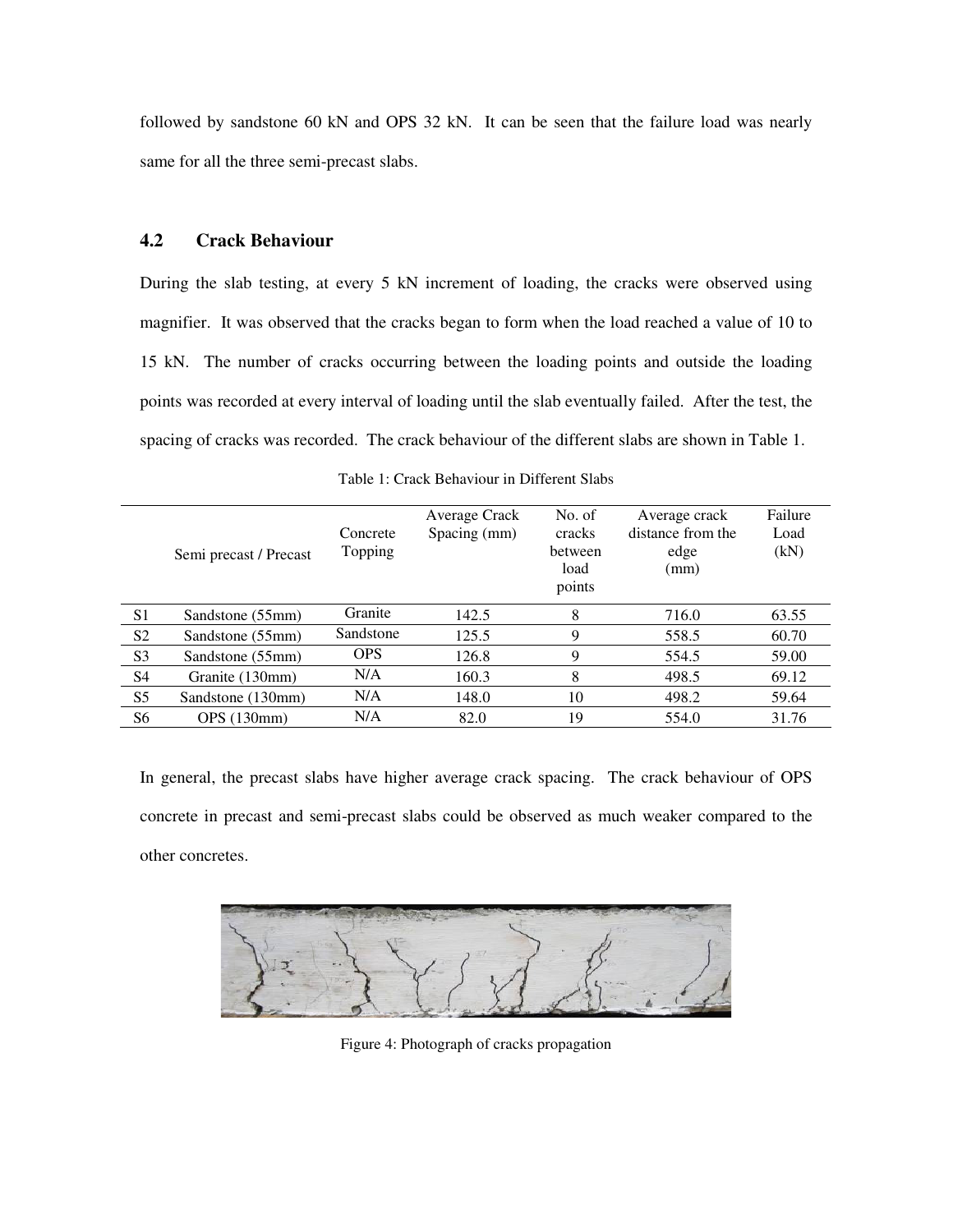From Figure 5, it can be observed that the vertical cracks propagated almost to the top surface of the slab without any break or discontinuity at the interface between the precast part and the topping. This proves a very good composite action. In similar slabs tested without the lattice girders, cracks were observed to develop horizontally at the interface indicating lack of composite action.

# **4.3 DEFLECTION**

The deflections of the slabs were measured using two LVDTs (200 mm) placed at the mid span. The deflections of the slab were recorded at load increments of 2 kN up to 12 kN load and at load intervals of 5 kN after that. The moment at mid span Vs deflection plots for the different slabs are shown in Figure 5. It could be observed that the slab with OPS topping had the maximum deflection at all load values at both mid span and at one-third span of the slab. This is because of the low value of the modulus of elasticity for OPS concrete. All the slabs except the fully precast OPS slab satisfied the deflection requirements.



Figure 5: Moment at midspan Vs deflection for different type of slab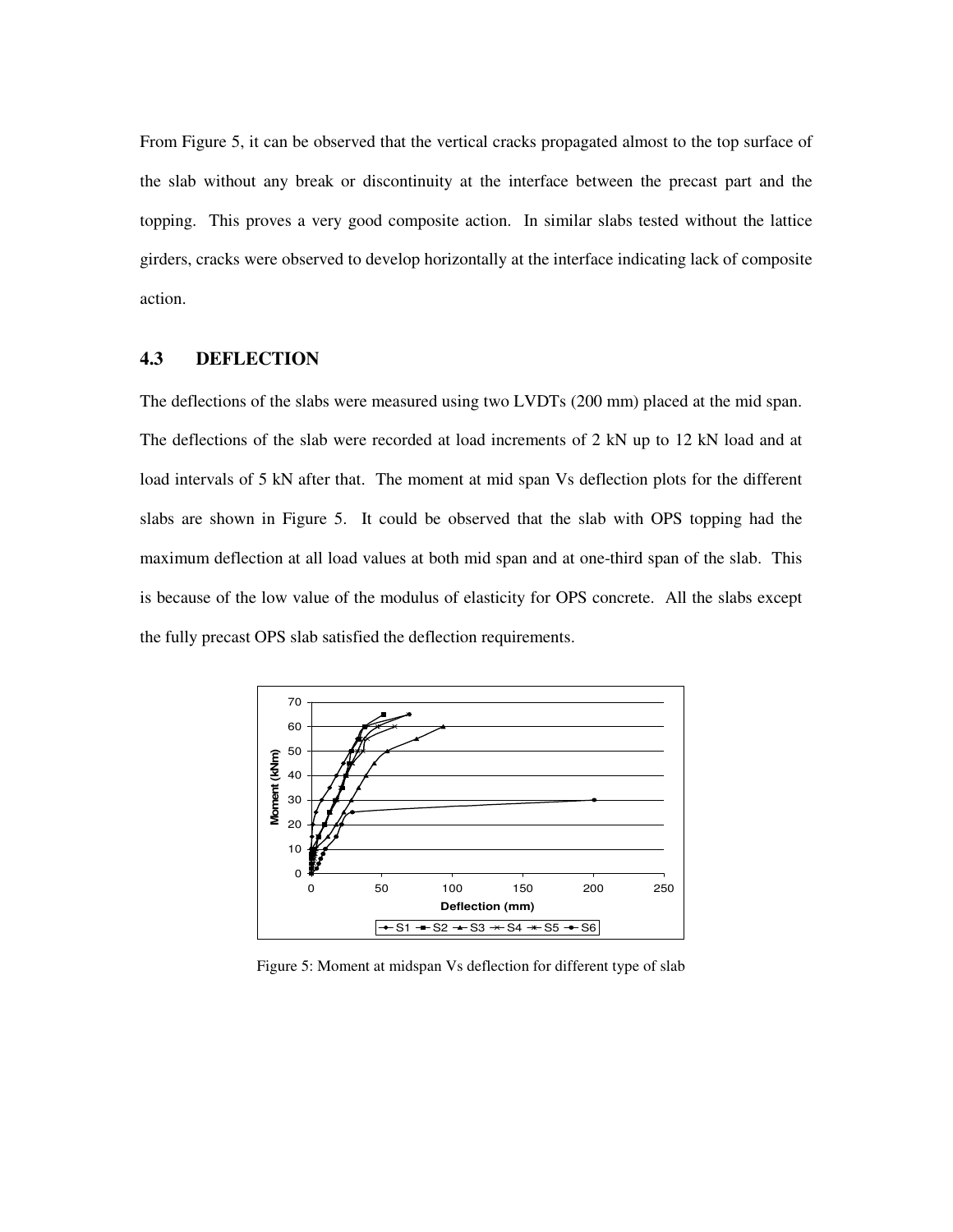# **4.4 Strain Distribution**

Strain gauges were fixed on the slabs at various distance along the thickness. From the readings of these strain gauges, the strain distribution along the depth of the slab at the mid span are plotted in Figures 6 to 11. The strain distribution confirms the composite behaviour of the semiprecast slab where the top layer and the bottom layer are integrating as one full composite section or monolithic.



Figure 6: Strain distribution at mid span for granite topping slab



Figure 7: Strain distribution at mid span for sandstone topping slab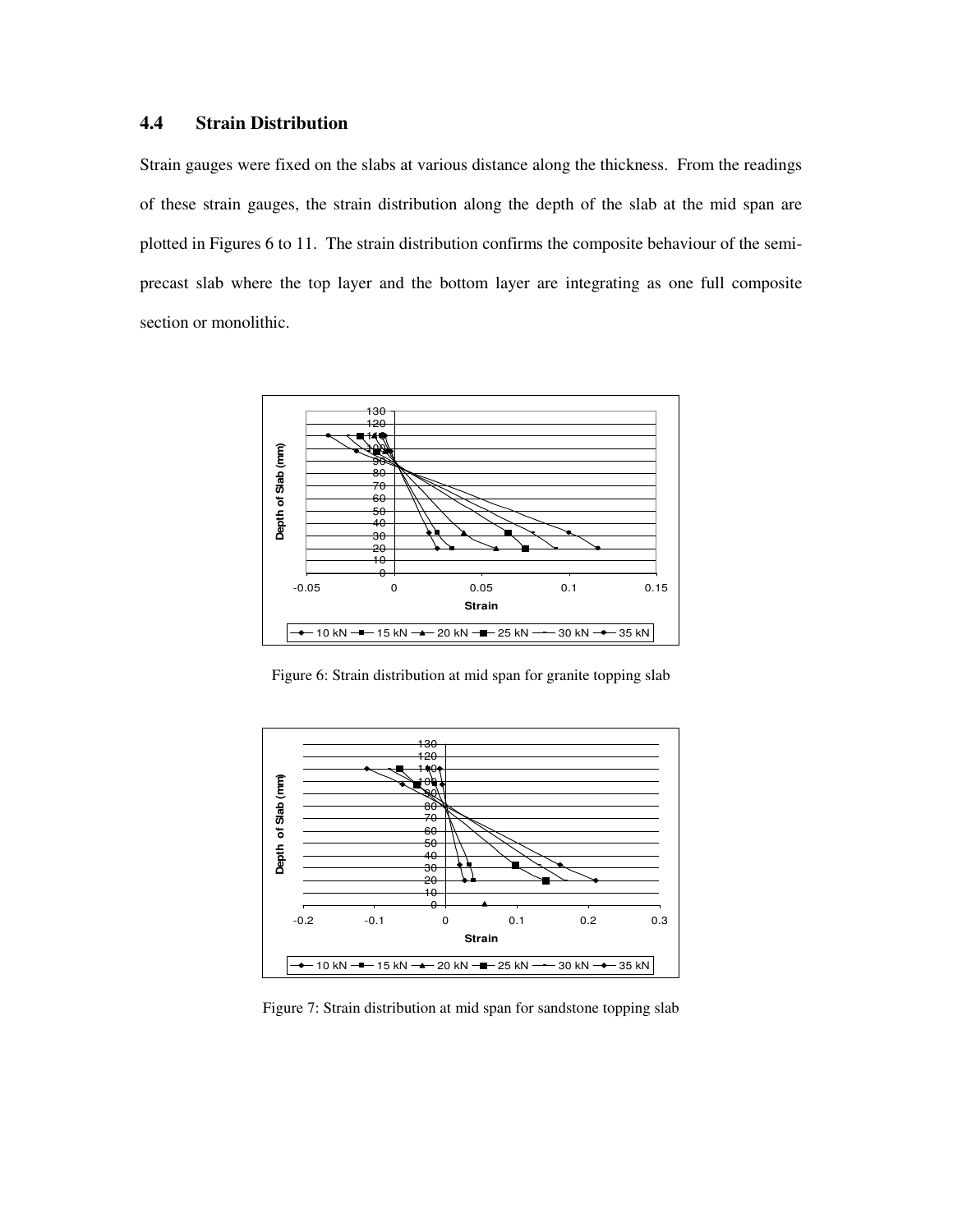

Figure 8: Strain distribution at mid span for OPS topping slab



Figure 9: Strain distribution for granite precast slab



Figure 10: Strain distribution for sandstone precast slab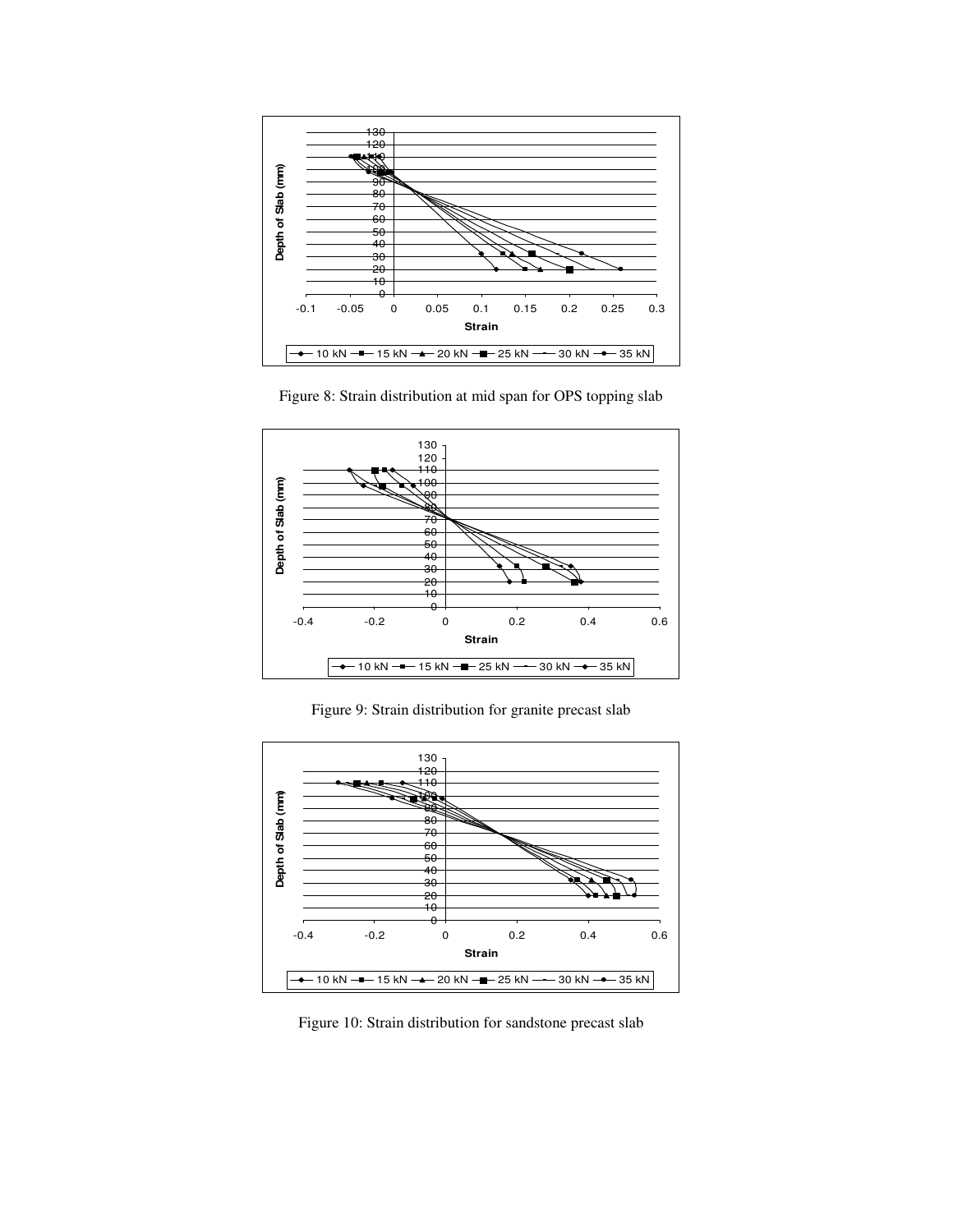

Figure 11: Strain distribution at mid span for OPS precast slab

### **4.5 Ductility Indices**

Ductility is termed as the ability of a material to sustain deformation beyond the elastic limit while maintaining a reasonable load carrying capacity before failure. Ductility is measured by the ductility index which is the ratio of deflection and curvature at ultimate load to the corresponding values at yield<sup>9</sup>. The deflection ductility ( $\mu_{\delta}$ ) and curvature ductility ( $\mu_{\varphi}$ ) are shown in Table 2. Moment-curvature relations for different slab are shown in Figure 12. The yield and ultimate values of deflection and curvature were obtained from the curves of load Vs deflection and load Vs curvature. The end rotation gradually reduces with the appearance of cracks until cracking reach a stabilized pattern. It could be observed that the ductility values are very high for fully OPS slab.

Table 2: Ductility and End Rotation for the Slabs

| Slab          | At yielding           |                       | At ultimate load      |                                | $\mu_{\delta} =$                | $\mu_{\omega} =$          | <b>End Rotation</b>  |
|---------------|-----------------------|-----------------------|-----------------------|--------------------------------|---------------------------------|---------------------------|----------------------|
|               | Deflection            | Curvature             | Deflection            | Curvature                      | $\delta_{\rm u}/\delta_{\rm v}$ | $\varphi_u$ / $\varphi_v$ | (degree)             |
|               | $\delta_{\rm v}$ (mm) | $\varphi_{v}$ (rad/m) | $\delta_{\rm u}$ (mm) | $\varphi$ <sub>u</sub> (rad/m) |                                 |                           |                      |
| OPS Top       | 74.70                 | 0.0208                | 93.60                 | 0.0300                         | 1.28                            | 1.44                      | $2^{\circ} 21' 00''$ |
| Sandstone Top | 38.12                 | 0.0225                | 51.48                 | 0.0500                         | 1.35                            | 2.22                      | $2^{\circ} 25' 22"$  |
| Granite Top   | 38.83                 | 0.0250                | 69.67                 | 0.0480                         | 1.79                            | 1.92                      | $2^{\circ} 35' 38"$  |
| <b>OPS</b>    | 36.26                 | 0.0039                | 200.57                | 0.0170                         | 5.53                            | 4.36                      | $1^{\circ} 56' 50''$ |
| Sandstone     | 38.86                 | 0.0123                | 59.31                 | 0.0230                         | 1.53                            | 1.87                      | $2^{\circ} 34' 56''$ |
| Granite       | 39.47                 | 0.0255                | 69.12                 | 0.0469                         | 1.15                            | 1.84                      | $2^{\circ}$ 35' 45"  |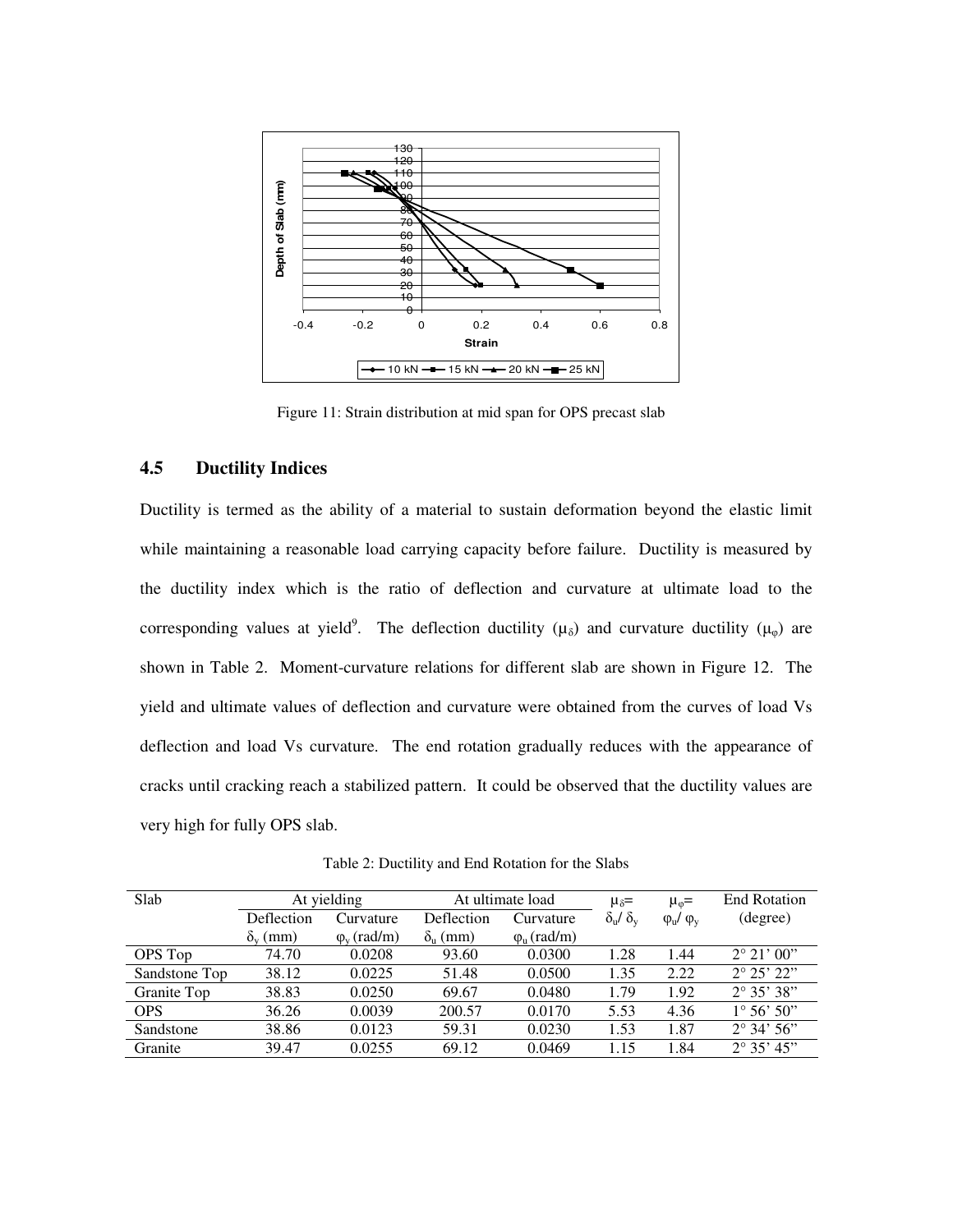

Figure 12: Moment-Curvature Relations for Semi Precast Slabs

## **6. CONCLUSIONS**

From the results discussed above, it is concluded that

- a. Although the OPS precast slab fulfils the minimum criteria for compressive strength of concrete used in slab which is  $>25$  N/mm<sup>2</sup>, the deflection and ductility values are high and fail to meet the criteria. Hence, OPS concrete has no potential to be used for making fully precast slabs.
- b. The use of OPS as coarse aggregate for semi-precast topping did not affect the load capacity significantly. Also, it satisfied the deflection criteria. Hence, OPS concrete has very good potential to be used as topping for semi-precast slabs. It has the added advantage that it maked the slab lighter by about 25%.
- **c.** The semi-precast slabs having bottom panels and toppings shear-connected with lattice girders have good composite action as observed from the crack behaviour and the strain distribution.

**7.**